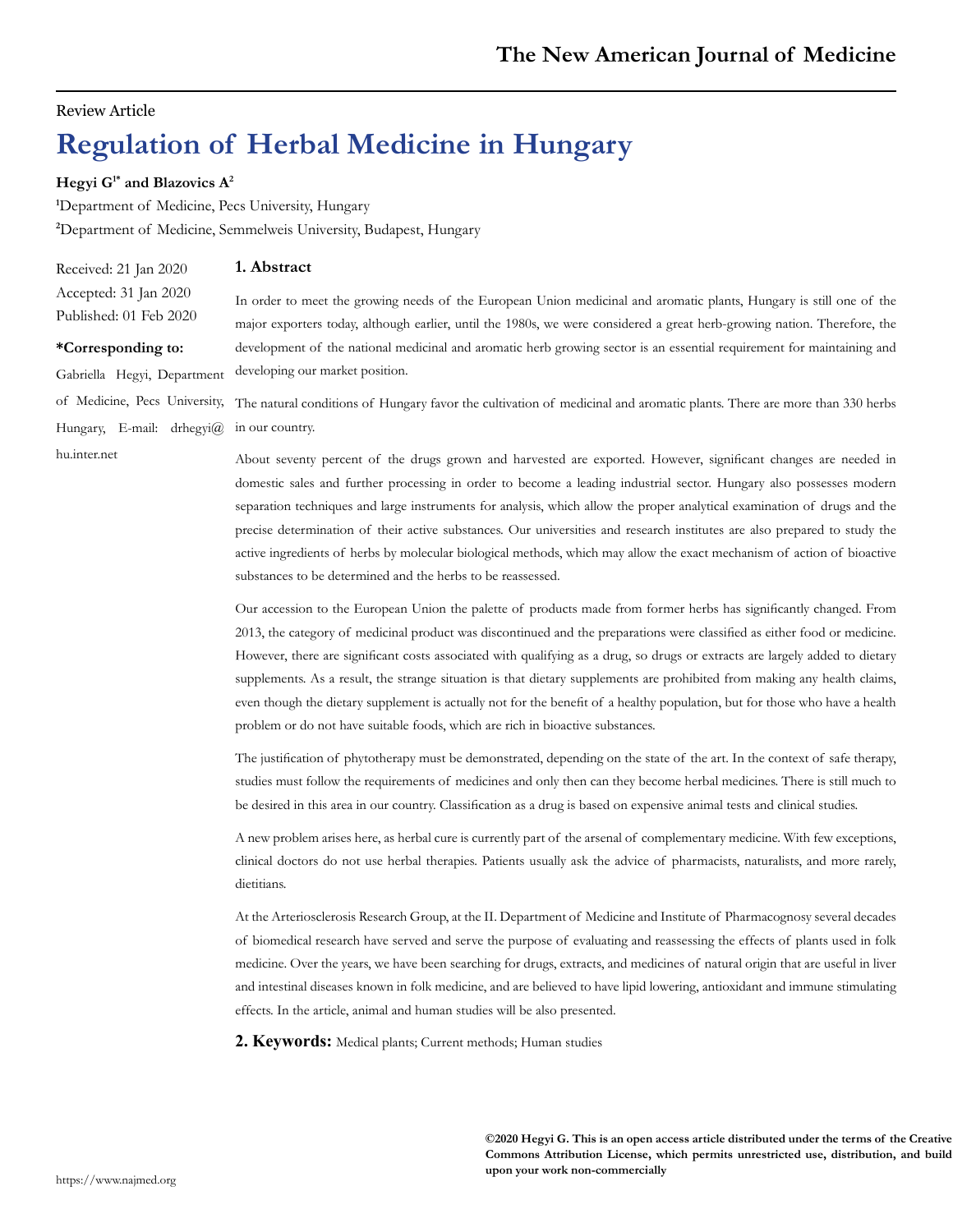**3. Abbreviations: EGF:** Epidermal growth factor; ESR: Electron spin resonance spectroscopy; GC: Gas chromatography; GC/ MS: Gas chromatography–mass spectrometry; HPLC: High-Performance liquid chromatography; HPLC-DAD-MS/MS: High-performance liquid chromatography with diode-array detection tandem mass spectroscopy; ICP-OES: Inductively coupled plasma optical emission spectroscopy; OPTLC: [Over pressured thin-layer chroma](https://www.sciencedirect.com/science/article/pii/S0021967300802101)[tography](https://www.sciencedirect.com/science/article/pii/S0021967300802101); PSA: Prostate specific antigen

### **4. Drug Growing and Research in Brief**

In order to meet the growing needs of the European Union medicinal and aromatic plants, Hungary is still one of the major exporters today, although earlier, until the 1980s, we were considered a great herb-growing nation. Therefore, the development of the national medicinal and aromatic herb growing sector is an essential requirement for maintaining and developing our market position.

The natural conditions of Hungary favor the cultivation of medicinal and aromatic plants. There are more than 330 herbs in our country. Of the cultivated herbs, chamomile, mint and lavender are of paramount importance.

The largest areas are mustard, poppy, fennel and coriander, as well as St. John's wort and lemongrass. Many herbs are grown farming on large-scale methods, such as cumin, anise or mustard. Marjoram or marigold can be grown in smaller areas with greater manual labor.

About seventy percent of the drugs grown and harvested are exported. The major buyers are Spain and Germany. However, significant changes are needed in domestic sales and further processing in order to become a leading industrial sector. Hungary also possesses modern separation techniques and large instruments for analysis, which allow the proper analytical examination of drugs and the precise determination of their active substances. Our universities and research institutes are also prepared to study the active ingredients of herbs by molecular biological methods, which may allow the exact mechanism of action of bioactive substances to be determined and the herbs to be reassessed.

#### **5. The Problem of Becoming Herbal Medicine**

Our accession to the European Union the palette of products made from former herbs has significantly changed. From 2013, the category of medicinal product was discontinued and the preparations were classified as either food or medicine.

However, there are significant costs associated with qualifying as a drug, so drugs or extracts are largely added to dietary supplements.

As a result, the strange situation is that dietary supplements are prohibited from making any health claims, even though the dietary supplement is actually not for the benefit of a healthy population, but for those who have a health problem or do not have suitable foods, which are rich in bioactive substances.

The justification of phytotherapy must be demonstrated, depending on the state of the art. In the context of safe therapy, studies must follow the requirements of medicines and only then can they become herbal medicines. There is still much to be desired in this area in our country. Classification as a drug is based on expensive animal tests and clinical studies.

A new problem arises here, as herbal cure is currently part of the arsenal of complementary medicine. With few exceptions, clinical doctors do not use herbal therapies. Patients usually ask the advice of pharmacists, naturalists, and more rarely, dietitians.

Unfortunately, the worst case scenario is the most common when they are self-medicated on the basis of uncertain sources. In this case either they do not go to the doctor or they stop speaking about the herbal medicine.

It is very difficult to find right way for patients, even the doctors and pharmacists. Today in Hungary, at the beginning of August 2019, there are 17, 313 dietary supplements with a notification number, and 497 dietary supplements have been listed as prohibited products by the National Institute for Food and Nutrition Science (OETI), one of the General Directorates of National Institute of Pharmacy and Nutrition (OGYEI).

OETI performs professional-methodological, scientific, research, training, professional supervision and expert tasks in the field of nutrition and food. In addition to its statutory tasks, the Institute also performs the task of notification and expertise of food supplements and foods for particular nutritional uses. The Institute's main goal is to achieve healthy nutrition and related prevention in the widest possible range of the Hungarian population.

## **6. Medical Biochemical Research at Hungary (Semmelweis University)**

At the Arteriosclerosis Research Group, at the II. Department of Medicine and Institute of Pharmacognosy several decades of biomedical research have served and serve the purpose of evaluating and reassessing the effects of plants used in folk medicine. Over the years, we have been searching for drugs, extracts, and medicines of natural origin that are useful in liver and intestinal diseases known in folk medicine, and are believed to have lipid lowering, antioxidant and immune stimulating effects. These agents often have choleretic, cholekinetic, and intestinal motility enhancing effects.

We are adapting and developing state-of-the-art, accurate assays for in vitro and in vivo herbal extracts, herbal medicines and dietary supplements. Over the years, we have used spectrophotometric, luminometric, HPLC, GC, GC/MS, HPLC-DAD-MS/MS, OPTLC, ESR, impulse radiolysis and ICP-OES techniques to answer our questions [1, 2, 4, 6, 12-15, 20-28].

Direct and indirect methods were used to determine the antioxidant and scavenger properties of bioactive molecules. Spectrophotometric and luminometric methods were developed to investigate the antioxidant property in vitro and in vivo. The results obtained with these methods were compared with ESR, pulse radiolysis and amperometric techniques [15, 29]. Luminometric methods suitable for routine examinations have also been developed in humans [20, 31, 34]. In our animal experiments, biochemical, immunological and quantitative an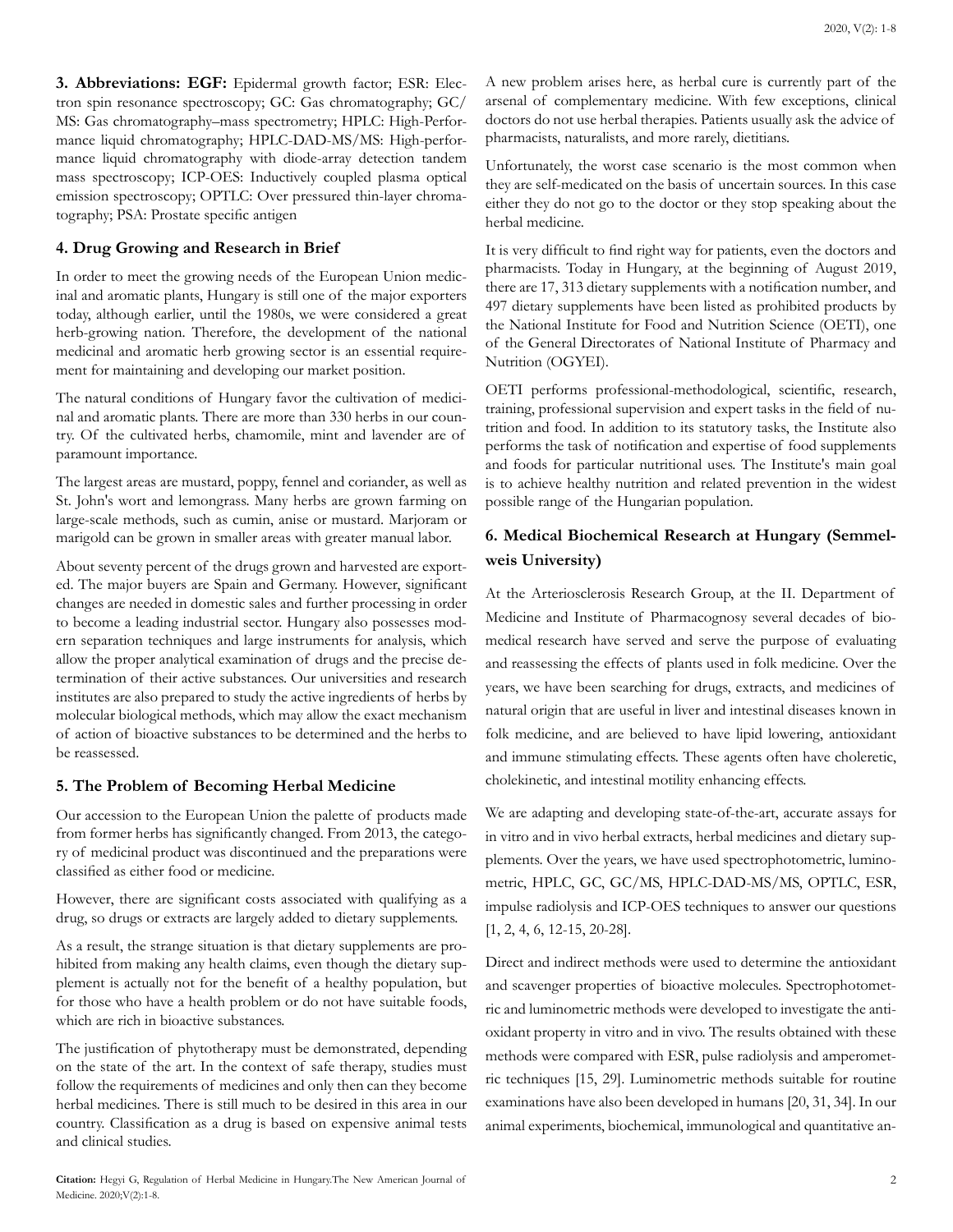alytical studies were supplemented with morphological studies [3-6].

Light and electron microscopy images confirmed tissue damage caused by free radicals and the beneficial physiological effects of natural antioxidants. Preparations were investigated in short term animal experiments (alimentary hyperlipidemia, partial hepatectomy, cannulation of the ductus choledochus, passage-excluded bowel prepare with circulatory) and in human studies lasting several months [38, 19, 36-39].

In our experiments, several plant extracts of natural origin, such as *Raphanus sativus niger* [42-49], *Taraxacum officinale* [31], *Helichrysum arenarium* [39-41], *Peroselium crispum* [42-45], *Anthriscus cerefolium* lyophilized extracts, *Solidago canadensis* (Apáti 2004) and alcoholic and aqueous extracts of *Ginkgo biloba* (Stefanovits-Bányai 2002a,b), *Hibiscus sabdariffa* [51], *Beta vulgaris var rubra* [28, 47-48] as well as silibinin [27, 53-56] and silymarin compounds [57] or fruits, apples [58] sour cherries [60] were investigated.

Among the products, vitamin E [56-61], Hegrimarin [55, 58-62] were tested. We performed a partial phytochemical and elemental analysis of Beiqishen tea, as well as examined severaltea with special function (Tisztíto/Cleansing, Salaktalaníto/Decontaminating, Gyomortea / Stomach Tea) and green tea products were analyzed [59].

These studies confirmed our hypothesis that pharmaceutical preparations are often so-called "drug bombs". In many cases, product advertising is templated and does not describe any side effects that may occur.

Early we observed changes the effects of free radical reactions in the different liver diseases. In addition to fatty liver and extra hepatic cholestasis models, we also introduced the partial hepatectomy model in our research repertoire [23-25]. In animal experiments, we confirmed the importance of redox homeostasis and the importance of free radical - antioxidant balance [8-9]. In our research we studied the free radical changes in bile in connection with stone formation and the irritant effect of abnormal bile on the intestinal mucosa and their prevention with natural active substances [5, 22, 55].

Histopathological examinations were applied to study the morphological changes [7, 51].

These studies have brought us closer to a better understanding of the intestinal-liver axis [61].

To investigate the effect of plant-based active substances and metal ions on their free radical antioxidant status, a research repertoire was developed. During the research several drugs, lyophilisates, tea and medicines were examined [11, 14, 16-17, 21, 22, 33, 38, 57].

Elemental metabolism is altered in hyperlipidemia. Most toxic elements are accumulated, indicating a decrease in the liver's detoxifying capacity. Therefore, natural active substances that are capable of accelerating the depletion of these metal ions may serve as tools for primary prevention (Blázovics 2002, Szentmihályi 2000, 2004).

Polyphenols can remove heavy metal ions from the body [13]. Recent studies have confirmed that the beneficial physiological effect of *Sempervivum tectorum* also involves the elimination of toxic metal ions accumulated in the liver [21-22].

The therapeutic use of multi component natural products or their enjoyment in the form of enjoyment raises several problems. I emphasize that plants can accumulate different metal ions, but it is not excluded that toxic elements are introduced into the preparations due to soil contamination [23]. It is also unfortunate that the refreshing effect is often provided by increasing the caffeine content, so that some preparations may contain unreasonably high levels of caffeine [29, 57].

This brief summary focuses on the mechanism of action of the liophylsed aqueous extract of *Sempervivum tectorum* in rat experiments, vacuum dried beetroot, dietary supplement containing vegetable and fruit concentrate and Raphachol bile granulate in human studies to demonstrate the broad applied methodological approach.

#### **7**. *Sempervivum Tectorum*

The question was how can the polyphenol type antioxidants of Sempervivum tectorum act in hyperlipidemia and in fatty liver?

The liophylized aqueous extract of *Sempervivum tectorum* contains significant amounts of polyphenolic compounds resulting in superoxide anion and hydrogen peroxide / hydroxyl radical scavenger properties. This extract protects the bowel epithelial cells against damaging effects of lipids (lipid peroxides) in hyperlipidemia.

The cellular immune functions changed considerably during partial hepatectomy. *Sempervivum tectorum* modifies cytokine production in fatty liver in partial hepatectomy. We observed that this liophylizate extract had a favorable effect on concanavalin-A-stimulated spleen cell blast transformation, lipopolysaccharide-triggered TNF-α production and spontaneous IL-1 activity in partial hepatectomy.

#### **7.1. Conclusion**

*Sempervivum tectorum* has several beneficial effects on alimentary induced fatty liver and on fatty liver after partial hepatectomy. The consumption of plant-based foods has a beneficial effect on the intestinal redox balance [4-5].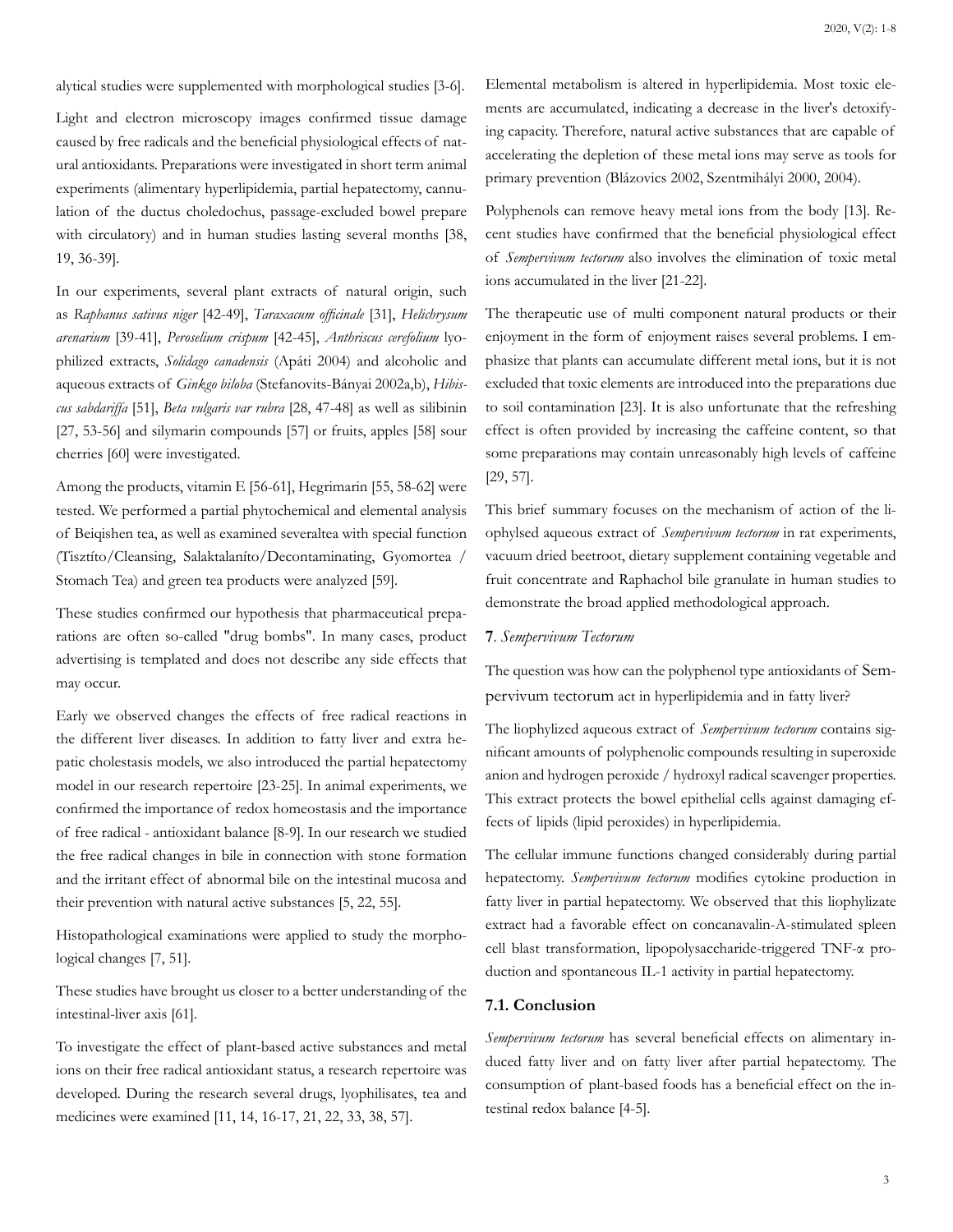#### 8. **Vacuum Dried** *Beta Vulgaris L. Ssp. Esculenta Var. Rubra*

*Beta vulgaris* L. *ssp. esculenta var. rubra* is rich in bioactive compounds therefore it affects numerous biochemical reactions, enzyme activities and metabolic pathways, therefore this vegetable can be considered as functional food.

Question: How does betaine content of *Beta vulgaris* L. *ssp. esculenta var. rubra* diminish the anemia?

Among the quaternary ammonium compounds, which have human health significance due to their biological activity, a high concentration of betaine can be found in the table beet.

Betaine is an important natural molecule for treating homocystinuria, alcoholic steatosis, chemically induced liver, lung and skin cancers.

This molecule helps to create choline, can help synthesis of carnitine and helps to convert homocysteine into methionine and it takes part in biologic methylation.

Methylation is very important for hemoglobin synthesis. Betaine is a potential HCHO generator, therefore serves the HCHO to the methylation of globin to stabilize hemoglobin formation, considering the arginine (38), methionine (65) and the lysine (72) near the methionine (80) must be methylated and coordinated towards the central iron of heme.

Folic acid plays a catalytic role in transmethylation.

In this clinical study 10 g natural table beet vacuum dried product was given twice daily for 1 month for 24 patients (mean age 68 $\pm$ 8 years) with hormone-resistant and metastatic prostate cancer treated with taxane chemotherapy, who reported their complaints themselves first, mean 3.6±2.8 years before. 18 men's data were amenable after treatment for evaluation.

In addition to routine laboratory examination values of HbA1c, 9 cytokines and levels of 3 growth factors, the global parameters of redox-homeostasis, few elements, Zn- and free protoporphyrin levels, trans-methylation processes were determined before and one month after treatment. The measured parameters were improved during treatment. Zn- and free protoporphyrin levels were decreased and transmethylation ability was better as well as redox parameters, but PSA and EGF concentrations were higher more than 50% of patients in the end of the treatment.

Conclusion: Results clearly verify that iron, folic acid and betaine components as well as colorful compounds with antioxidant activity of table beet extract demand more attention as a preventive therapy in chemotherapy induced anemia. Table beet will have a great impact and application in human cancer, but because of the increasing values of EGF and PSA close medical control is necessary for patients especially during chemotherapy [14].

#### **9. Fruit and Vegetable Color Concentration**

In this study the question was: How can a dietary supplement act on the colectomysed patients in secondary prevention?

We studied the effect of antioxidant and metal element rich proprietary preparation "Fruit and vegetable color concentration"- which contained bioactive agents - on colectomised volunteers. Components of "Fruit and vegetables color concentration" are: *Sambucus nigra* (berry), *Vaccinum oxycoccus* (extract), *Morus nigra* (berry), *Beta vulgaris var. rubra, Vitis vinifera* (berry), *Hippophaerhamnoides* (fruit oil, berry juice), *Aronia rotundifolia* (extract), *Hibiscus sabdariffa* (extract).

Beneficial medical effects are due to bioactive components, such as tansmethylation agent betaine, betanins, betaxanthins, vulgaxanthine, polyphenols, flavonoids, vitamins (thiamine (B1), riboflavine (B2), piridoxine (B6), ascorbic acid, biotin and folic acid) as well as soluble fiber, pectin and different metal elements (e.g. Al, B, Ba, Ca, Cu, Fe, K, Mg, Mn, Na, Zn), which act on various physiological routes.

According to newer researches, these colored pigments have antioxidant activity and play an important role in the development of antioxidant status in the human organism.

This concentration  $(2x3 g/day)$  was added to 28 adult patients as secondary prevention after 5-10 years of their colectomy and 9 healthy volunteers for 3 months.

Several routine laboratory parameters were not altered after treatment compared to start time data in colectomysed patients and control volunteers. The treatment did not change the tumor marker levels significantly, but in each case the values were elevated in examined groups. Redox parameters of colectomysed patients showed strengthened free radical reactions, namely rebound effect against antioxidant excess, although tendency was observed in controls as well. Anti-inflammatory effects of the natural product were not clearly observed.

The dietary supplement treatment negative influenced the plasma and erythrocyte free radical levels and the HbA1c concentration, diminished the reducing power similarly reduced the GSHPx- level in the asymptomatic patients. The HbA1c levels well correlated with free radical levels of erythrocytes and the lowered antioxidants status.

Tumor marker AFP, CEA and CA-19-9 levels of operated patients were higher in most cases, and only in few cases the normal values exceeded comparison with baseline ones [64-65].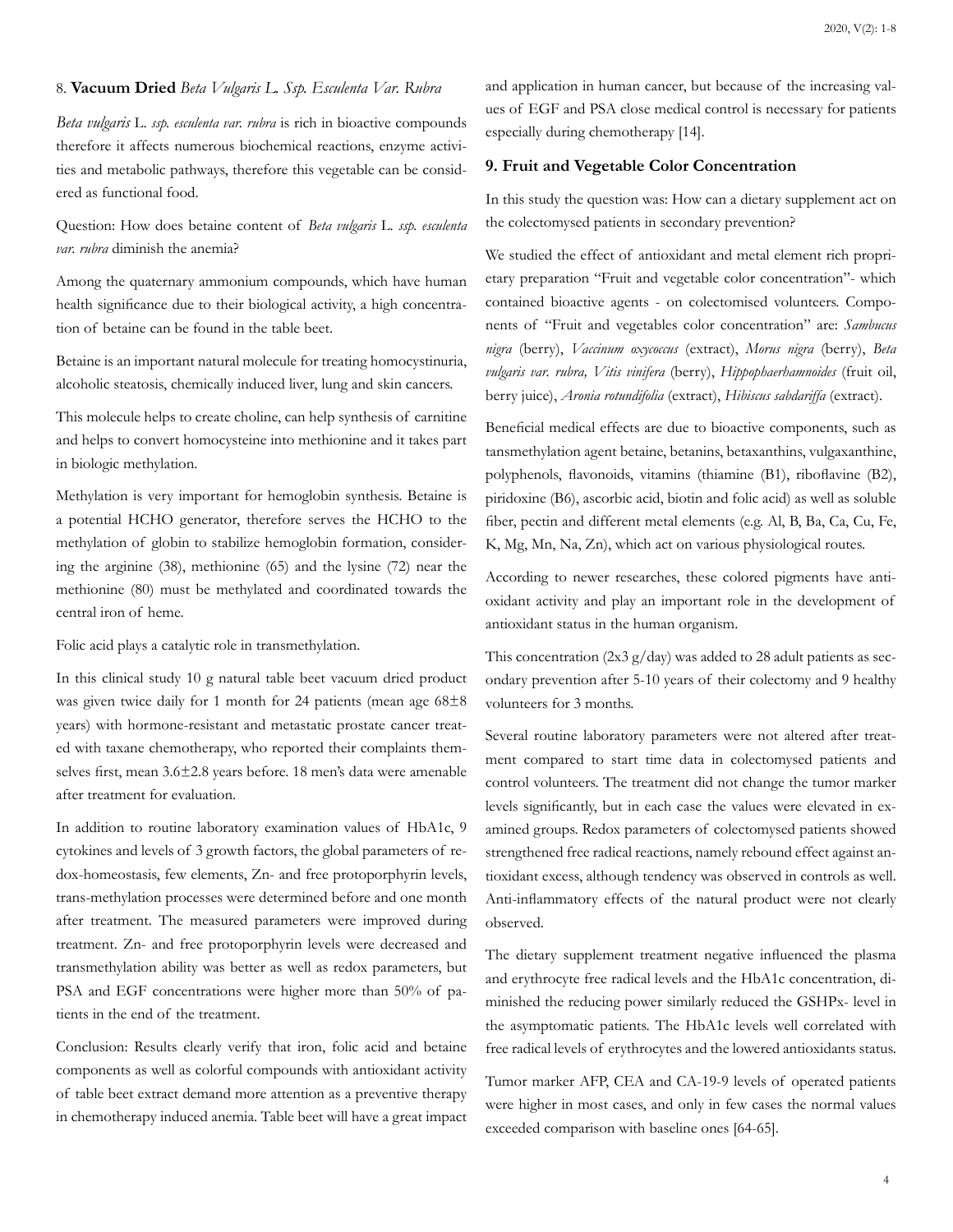#### **9.1. Conclusion**

Moderate nutritional customs with natural scavengers or antioxidants can help to restore the normal function of tissues and organs, but the immoderate consumption of vitamins and other bioactive agents, such as polyphenols, flavonoids, isothiocyanates etc. are contraindicated [10].

#### **10. Raphachol**

Hypothesis: The anti-inflammatory, lipid per oxidation lowering and radical scavenging properties as well as gallstone dissolving effect of black radish root may be beneficial in reducing of bowel discomfort of patients with IBD. The active ingredients of the preparation can significantly influence the redox state of intestinal epithelial cells. The mild bactericidal, fungicidal action can protect the normal intestinal flora of the intestine.

The question was, while what time does the beneficial effect of treatment occur and does the unwanted side effect occur during several months of treatment?

Patients were under regular medical control and received adequate treatment of IBD.

Blood samples were collected before the first administration of Raphacol (0.2 g/day), and after 3, 6, 9 and 12 months of treatment.

No significant differences were observed in serum parameters during the 12 months of Raphacol treatment in the moderately severe condition of IBD during the term. At the end of the treatment, IL-6 level was decreased, which was also measurable at the end of 3 months after treatment, and free SH-group concentrations increased.

Redox-parameters were deteriorated in the plasma. Undesirable changes of sera bile acid were detected by the end of the period.

Raphachol significantly reduced erythrocyte chemilumine scence and moderately reduced erythrocyte HbA1c levels by month 9, which was favorable.

From the data obtained, it can be concluded that the Raphacol granule composition can exert a long-term influence on the redox homeostasis even at 0.2 g/day concentration. It probably modifies redox reactions at several levels and at several points. New redox homeostasis was formed.

#### **11. Conclusion**

Continued use of Raphachol is not recommended [12].

#### **12. Short Discussion**

The presented studies are very important for the safe therapeutic uses of natural products. In Hungarian universities in this field the examinations are continued in several diseases, especially in tumors with drug extracts and isolated bioactive agents, considering the several failure of targeted cancer therapy

#### **References**

1. Gyorgy I., Antus S., Blázovics A., Foldiak G. Substituent effects in the free radical reactions of silybin radiation-induced oxidation of the flavonoid at neutral pH. Int. J. Radiat. Biol. 1992; 61: 603-9.

2. Gyorgy I, Blazovics A, Feher J., Foldiak G. Reactions of inorganic free radicals with liver protecting drugs. Radiat. Phys. Chem. 1990; 36: 165-7.

3. Blazovics A, Feher E, Feher J. Role of free radical reactions in experimental hyperlipidemia in the patho mechanism of fatty liver. In: Free Radicals and Liver, ed.: G. Csomós and J. Fehér, Spinger-Verlag, Berlin. 1992; 98: 126.

4. Blazovics A, Feher E, Kery A. Petry G, Feher J. Liver protecting and lipid lowering effects of Sempervivum tectorum in the rats. Phytother. Res. 1993; 7: 98-100.

5. Blazovics A, González–Cabello R, Barta I., Gergely P, Feher J. Effect of liver-protecting Sempervivum tectorum extract on the immune reactivity of spleen cells in hyperlipidemic rats. Phytother. Res. 1994; 8: 33-7.

6. Blazovics A, Horváth EM, Barta I, Kéry Á, Petri G, Vásárhelyi B et al. Sempervivum tectorum and liver regeneration, In: Proc. of the Oxygen free radicals and scavengers in the natural sciences. Akadémiai Kiadó, Budapest. 1993; 293-300.

7. Blazovics A, Kéry Á, Fehér E, Prónai L, González-Cabello R, Barta I et al. Natural antioxidants in liver therapy. Current Topics of Biophysics. 1997; 20: 14-30.

8. Blázovics A, Kovács Á, Lugasi A. The effect of short and long term antioxidant treatments on redox homeostasis in experimental and clinical studies. in: V. Watkins Sarah (Ed.), Nova Science Publisher. 2007; 1-34.

9. Blázovics A, Kovács Á, Lugasi A. The effect of long term antioxidant treatments on redox homeostasis in clinical studies. Hungarian Med. J. 2007; 1: 83-95.

10. Blázovics A, Kursinszki L, Papp N, Kleiner D, Szőke É, Hegyi G et al. Is professional prescription of a commercially derived dietary supplement in colectomysed patients necessary? Eur. J. Integr. Med. 2016; 8: 219-26.

11. Blázovics A, Lugasi A, Hagymási K, Szentmihályi K, Kéry A. Natural antioxidants and tissue regeneration. Curative effect and reaction mechanism.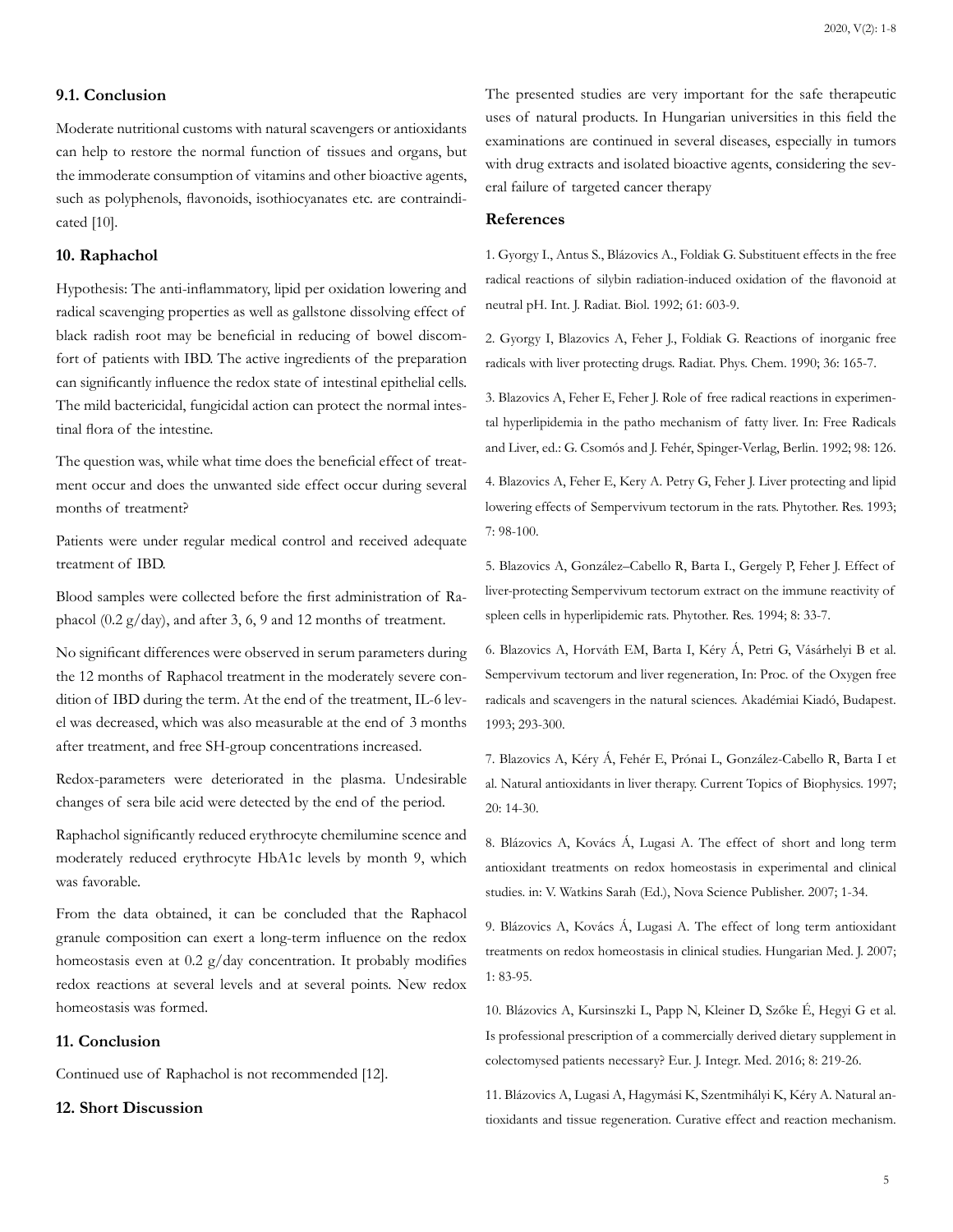#### Phytochem. Pharmacol., 2002; 8: 93-134.

12. Blázovics A, Lugasi A, Kemény T, Hagymási K, Kéry Á. Membrane stabilizing effects of natural polyphenols and flavonoids from Sempervivum tectorum on hepatic microsomal mixed-function oxidase system in hyperlipidemic rats. J. Ethnopharm. 2000; 73: 479-85.

13. Blázovics A, Lugasi A, Szentmihályi K, Kéry Á. Reducing power of the natural polyphenols of Sempervivum tectorum in vitro and in vivo. Acta Biol. Szegediensis. 2003; 47: 99-102.

14. Blázovics A, Nyirády P, Romics L, Szűcs M, Horváth A, Szilvás Á et al. How can cancer-associated anemia be moderated with nutritional factors and how do Beta vulgaris L. ssp. esculenta var. rubra modify the transmethylation reaction in erythrocytes in cancerous patients? in: D.S. Silverberg (Ed.), Anemia, INTECH. 2012; 1-23.

15. Blázovics A, Prónai L, Kéry Á, Petri G, J Fehér. Natural antioxidant extract from Sempervivum tectorum. Phytother. Res. 1993; 7: 95-7.

16. Blázovics A, Rapavi E, Hagymási K, Szentmihályi K, Lugasi A, Balázs A et al. Is Medical control of herbal tea consumption necessary? Acta Horticulturae, No. 629, ISHS. 2004; 153-60.

17. Blázovics A, Somogyi A, Nagy É, Fehér J. Silibinin kezelés hatása a máj drog-metabolizáló enzimrendszerére kísérletes hyperlipidaemiában. Kísérletes Orvostudomány, (Effect of silibinin treatment on the drug metabolizing enzyme system of the liver in experimental hyperlipidemia. Exp. Med.). 1988; 151-8.

18. Blázovics A, Szentmihályi K, Lugasi A, Balázs A, Hagymási K, Bányai É. et al. In vitro analysis of the properties of Beiqishen tea. Nutrition, 2003; 19: 869-75.

19. Lugasi A. Élelmiszer eredetű antioxidánsok hatása primer és szekunder prevencióban: Állatkísérletes és humán tanulmányok. Ph.D. Tézisek, Budapest. 2004.

20. Lugasi A, Dworschák E, Blázovics A, Kéry Á. Antioxidant and free radical scavenging properties of squeezed juice from black radish (Raphanus sativus L. Var, niger) root. Phytotherapy Res. 1998; 12: 502-6.

21. Lugasi A, Blázovics A, Lebovics VK, Kocsis I, Kéry Á. Beneficial health effect of black radish and in vivo experimental conditions. Phytochemistry and Pharmacology. 2002; 365-75.

22. Szentmihályi K, Blázovics A, Lugasi A, Kéry Á, Lakatos B, Vinkler P. Effect of natural polyphenol-type antioxidants (Sempervivum tectorum and Raphanus sativus L. var. niger extracts) on metal ion concentrations in rat bile fluid. Current Topics in Biophysics. 2000; 24: 203-7.

23. Szentmihályi K, Fehér E, Vinkler P, Kéry Á, Blázovics A. Metabolic alterations of toxic and none essential elements by the treatment of Sempervivum tectorum extract in hyperlipidemic rat model. Toxicol. Pathol, 2004; 32: 50-7.

24. Szentmihályi K, Ladó K, Rapavi E, Taba G, Kocsis I, Stefanovits-Bányai É et al. Gyógynövények ásványi elemtartalmának vizsgálata és értékelése a komplex prevenciós kutatásokkal összefüggésben. Széchenyi Szimpózium, (Investigation and evaluation of mineral content of medicinal plants in the context of complex prevention research. Széchenyi Symposium) 1/016. NKFP 2004.

25. Héthelyi É, Szarka Sz, Antal I, Blázovics A, Galambosi B, Lemberkovics É et al. fitokémiai- és biokémiai vizsgálata. Olaj, Szappan, Kozmetika, (Phytochemical and biochemical examination of Gentiana lutea L., Oil, Soap, Cosmetics) 2004; 53: 204-11.

26. Héthelyi É, Szabó L, Rapavi E, Domokos J, Blázovics A. Tényeken alapuló orvoslás a fitoterápiában. Olaj, Szappan, Kozmetika, (Evidence-based medicine in phytotherapy, Oil, Soap, Cosmetics) 2001; 50: 67-75.

27. Balázs A, Tóth M, Blazics B, Héthelyi É, Szarka Sz, Ficsor E, et al. Investigation of dietary important components in selected red fleshed apples by GC-MS and LC-MS. Fitoterapia. 2012; 83: 1356-63.

28. Blázovics A, Sárdi É. Methodological repertoire development to study the effect of dietary supplementation in cancer therapy. Microchem. J. 2018; 136: 121-7.

29. Prónai L, Blázovics A, Horváth ÉM, Láng I, Fehér J. Superoxide activity of dihydroquinoline type derivative (CH 402 and MTDQ-DA). Free Rad. Res. Comms. 1993; 19: 287-96.

30. Hagymási K. A máj redox-homeosztázisának tanulmányozása kísérletes és humán vizsgálatokban: antioxidáns kezelés – antioxidáns betegség. PhDtézisek. Budapest, 2002. (Study of liver redox homeostasis in experimental and human studies: antioxidant treatment - antioxidant disease. PhD Thesis. Budapest, 2002.

31. Hagymási K, Blázovics A, Lengyel G, Kocsis I, Fehér J. Oxidative damage in alcoholic liver disease. Eur. J. Gastroent. Hepatol., 2001; 13: 49-53.

32. Hagymási K, Blázovics A, Lugasi A, Kristó Sz.T, Fehér J, Kéry A. In vitro antioxidant evaluation of dandelion (Taraxacum officinale Web.) water extract. Acta Aliment. Hung. 2000; 29: 1-7.

33. Hagymási K, Kocsis I, Lugasi A, Fehér J, Blázovics A. Extrahepatic bil-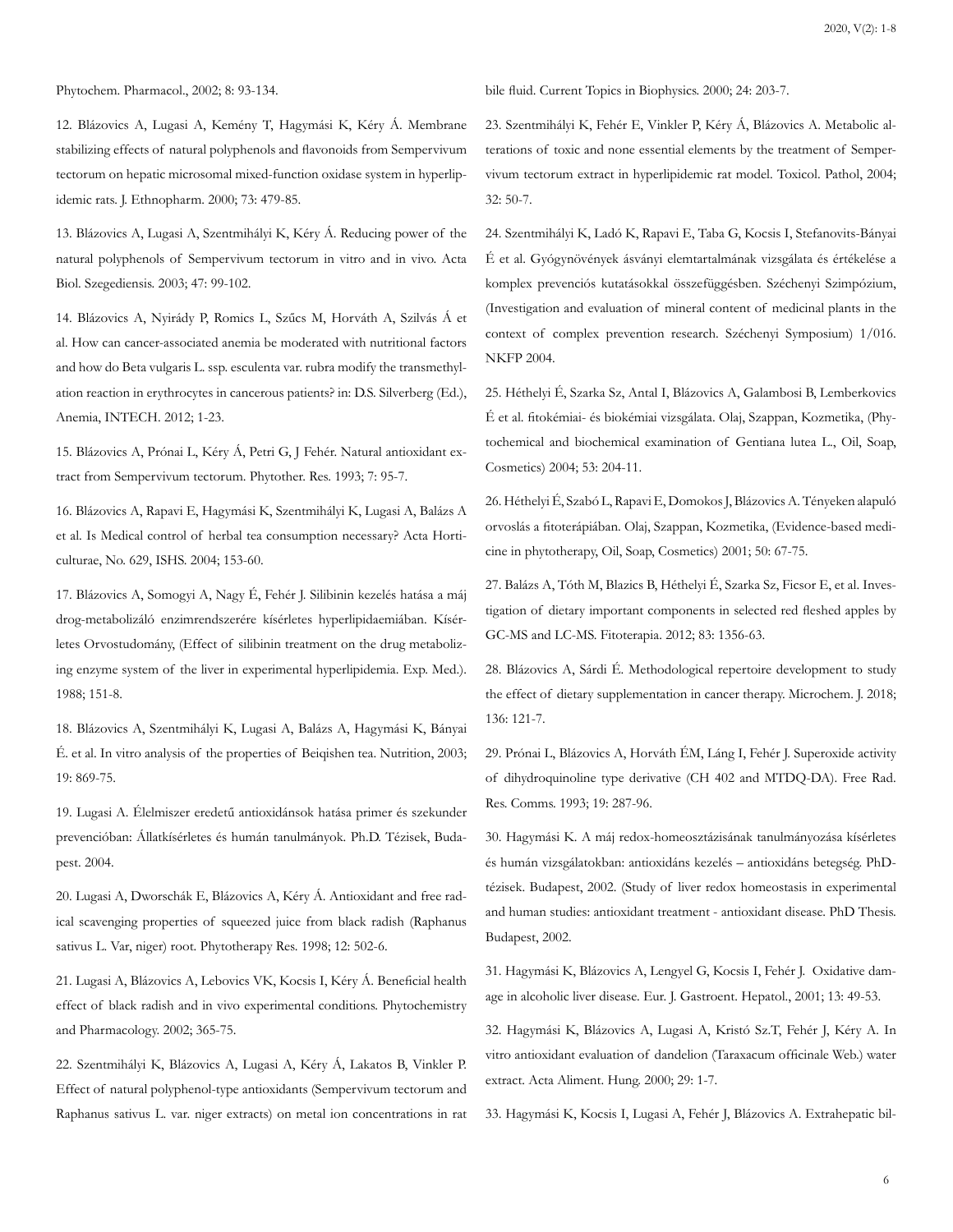iary obstruction: can sylimarin protect liver function? Phytother. Res. 2001; 15: 1-3.

34. Kocsis I. A redox-homeosztázis vizsgálati lehetőségei, jelentősége állatkísérletes és humán tanulmányokban. Ph.D. Tézisek, Budapest, 2004. (Examination possibilities of redox homeostasis and significance in animal and human studies. Ph.D. Theses, Budapest, 2004.)

35. Kocsis I, Hagymási K, Kéry Á, Szőke É, Blázovics A. Effect of chicory on pancreas status of rats in experimental hyperlipidemia. Acta Biol. Szegediensis. 2003; 47: 143-6.

36. Kocsis I, Lugasi A, Hagymási K, Kéry A, Fehér J, Szőke, Blázovics A et al. Beneficial properties of black radish root (Raphanus sativus L. var. niger) squeezed juice in hyperlipidemic rats, biochemical and chemiluminescence measurements. Acta Alim. Hung. 2002; 32: 185-90.

37. Kocsis I, Szentmihályi K, Rapavi E, Hubay M, Kéry Á, Stefanovits-Bányai É, et al. Effect of Cichorium intibus (L.) on the redox balance and metal ion content of fatty liver in hyperlipidemic rats. Trace Elements and Electrolytes. 2004: 21: 262-8.

38. Horváth ÉM, Gonzalez-Cabello R, Blázovics A, van der Looij M, Barta I, Müzes Gy et al. Effect of silibinin and vitamin E on restoration of cellular immune response after partial hepatectomy. J. Ethnopharmacol., 2001; 77: 227-32.

39. Czinner E, Hagymási K, Blázovics A, Kéry Á, Szőke É, Lemberkovics É. In vitro antioxidant properties of Helichrysum arenarium L. Moench. J. Ethnopharmacol. 2000; 73: 437-43.

40. Czinner E, Hagymási K, Blázovics A, Kéry Á, Szőke É, Lemberkovics É. The in vitro effect of Helichrysi flos on microsomal lipid peroxidation. J. Ethnopharmacol., 2001, 77, 1, 31-35.

41. Czinner E, Lemberkovics É, Kéry Á, Hagymási K, Blázovics A, Lugasi A et al. Biologically active components of Helichrysum arenarium L.. Eur. J. Drug Metab. Pharmacokinetics. 1999; 24: 309-13.

42. Fejes Sz, Blázovics A, Lemberkovics É, Petri G, Szőke É, Kéry Á. Free radical scavenging and membrane protective effects of methanol extracts from Anthriscus cerefolium and Petroselinum crispum (Mill.) Nym. ex. A.W. Hill.. Phytother. Res. 2000; 14: 362-4.

43. Fejes Sz, Blázovics A, Lugasi A, Lemberkovics É, Petri G, Kéry Á. In vitro antioxidant activity of Anthriscus cerefolium L. (Hoffm.). J. Ethnopharmacol. 2000; 69: 259-65.

44. Fejes Sz, Blázovics A, Lugasi A, Lemberkovics É, Petri G, Kéry Á. Free

radical scavenging and membrane protecting effect of methanol extracted fraction of Parsley. Acta Aliment. Hung. 2000; 29: 81-7.

45. Fejes Sz, Kéry Á, Blázovics A, Lugasi A, Lemberkovics É, Petri G. Petroselium crispum (Mill.) Nym. ex A.W. Hill. in vitro antioxidáns hatásának vizsgálata. Acta Pharmaceut. Hung. 1998; 68: 150-6.

46. Apáti P, Balázs A, Blázovics A, Stevenson G, Houghton PJ. Kéry Á et al. In vitro módszerek alkalmazása Solidago canadensis L. lipidperoxidáció gátló hatásának vizsgálatában. A szabadgyök-kutatás aktuális kérdései, MSZ-KT Munkaértekezlet, (Use of in vitro methods to investigate the inhibitory effect of Solidago canadensis L. on lipid peroxidation. Current issues in free radical research, MSZKT Workshop) Budapest, 2004.

47. Váli L, Stefanovits Bányai É, Szentmihályi K, Fébel H, Sárdi É, Lugasi A et al. Liver protecting effects of table beet (Beta vulgaris var. rubra) during ischemia-reperfusion. 2007; 23: 172-8.

48. Váli L, Fébel H, Stefanovits-Bányai É, Sárdi É, Lugasi A, Szentmihályi K et al. Duodenum protecting effects of table beet (Beta vulgaris var. rubra) during hepatic ischaemia-reperfusion. Acta Alimentaria, 2006; 35: 445-53.

49. Balázs A, Tóth M, Blazics B, Héthelyi É, Szarka Sz, Ficsor E et al. Investigation of dietary important components in selected red fleshed apples by GC-MS and LC-MS. Fitoterapia. 2012; 83: 1356-63.

50. Papp N, Blázovics A, Fébel H, Salido S, Altarejos J, Fehér E et al. Antihyperlipidemic effects of sour cherries characterized by different in vitro antioxidant power and polyphenolic composition. Plant Foods Human Nutr. 2015; 70: 408-13.

51. Fehér E, Blázovics A, Horváth ÉM, Kéry Á, Petry G, Fehér J et al. Effect of Sempervivum tectorum extract in the experimental hyperlipidemia and alcoholism. A histological study in the liver and jejunum. In: Role of Free Radicals in Biological Systems, ed.: J. Fehér, A. Blázovics, B. Matkovics, M. Mézes, Akadémiai Kiadó, Budapest. 1993; 45-57.

52. Fehér J, Blázovics A, Gonzalez-Cabello R, Horváth MÉ, Grergely P. Effects of silibinin and vitamin E on lipid peroxidation and cellular immunoreactivity in experimentally induced fatty liver of rats. Med. Sci. Monit. 1996; 2: 397-403.

53. Ágoston M, Örsi F, Fehér E, Hagymási K, Orosz Zs, Blázovics A et al. Sylimarin and vitamin E reduce amiodarone-induced lysosomal phospholipidosis in rats. Toxicology. 2003; 190: 231-41.

54. Sípos P. Az epe szabadgyökös változásai epekövességben és hatása a bélnyálkahártyára. Tézisek, 2001. (Free radical changes of bile in gallstone diseases and their effect on intestinal mucosa. Ph.D. Theses, 2001.